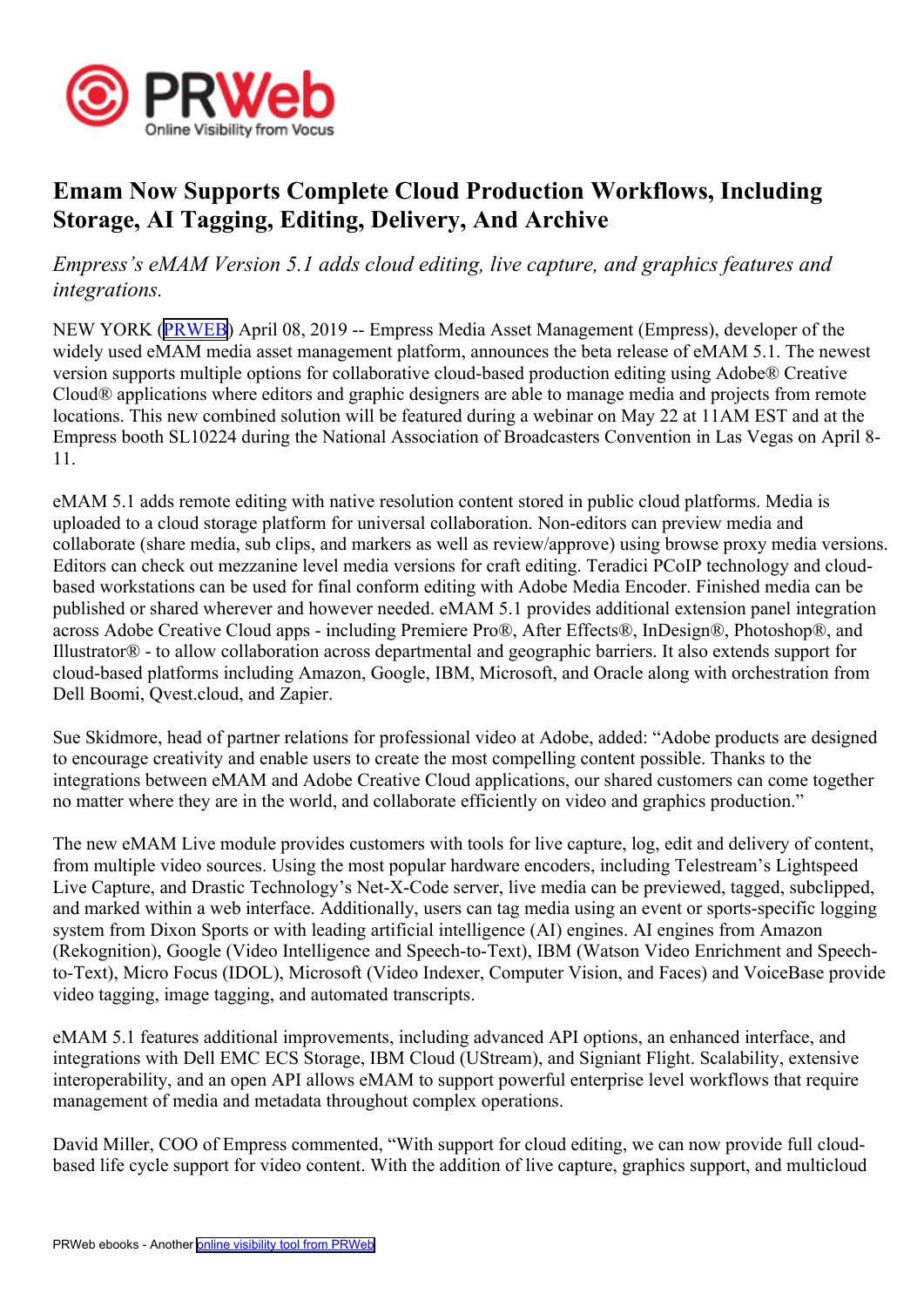

deployment, eMAM is ready to cross MAM workflow and deployment boundaries."

eMAM is available from Empress at [www.empressmam.com](http://www.empressmam.com).